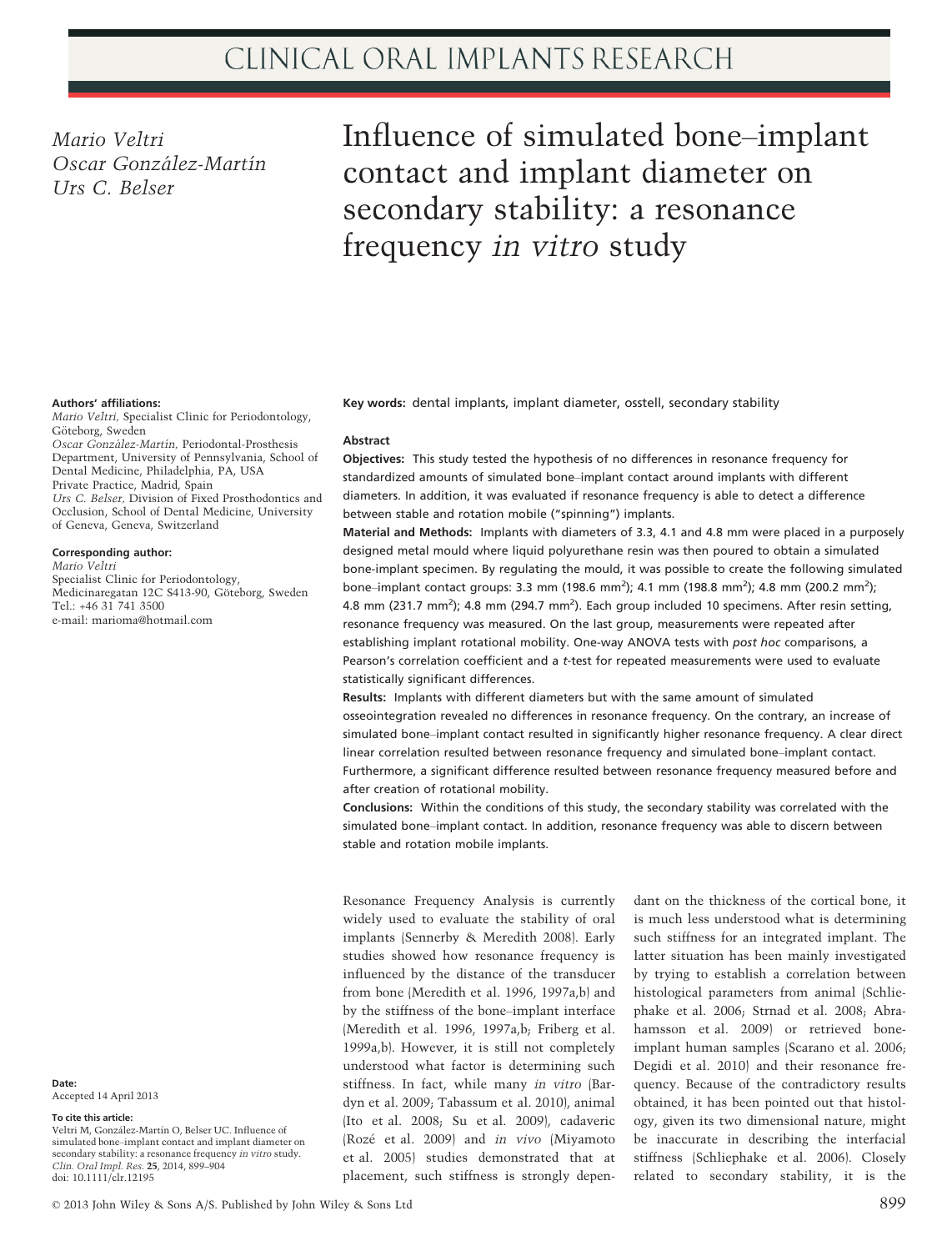progressive loss thereof. Again, while some studies indicated that the technique might be useful to point out such condition (Friberg et al. 1999a; Glauser et al. 2004; Bornstein et al. 2009; Sennerby et al. 2012) and to possibly avoid taking action until safe secondary stability is re-established, others doubted this possibility (Huwiler et al. 2007). Hence, it appears useful to try to increase the insight into the determinants of secondary stability as measured by resonance frequency.

Another aspect that seems to justify further investigation is the influence of implant diameter on resonance frequency. In fact, implants with different diameters showed the same stability in clinical studies where resonance frequency was used to measure secondary stability (Bischof et al. 2004; Degidi et al. 2009; Han et al. 2010). Conversely, other clinical studies (Zix et al. 2005, 2008; Karl et al. 2008; Kessler-Liechti et al. 2008; Bornstein et al. 2009) showed that resonance frequency was directly related to implant diameter and that wider implants reached higher secondary stability. When specifically analysing with a numerical approach, in a finite element analysis study (Pattijn et al. 2006), the impact of diameter on implant secondary stability, resonance frequency proved sensitive to changes in stiffness at the bone–implant interface and implant diameter resulted to be a factor of influence on implant stability. Therefore, given the contradictory data available on the role of implant diameter in determining resonance frequency, further study seems justified. In particular, it would be interesting to investigate such a relation in bone of lower density where implant stability might be more difficult to achieve and maintain (Jaffin & Berman 1991).

An original approach to investigate secondary stability and the influence of different diameters as well as different percentages of interfacial contact would be through the use of a polyurethane foam. Such a bone-simulating resin, in its block form, has been already used to eliminate the confounding effect of real bone interspecimen variability when investigating primary stability (Bardyn et al. 2009; Tabassum et al. 2010). The polyurethane resin, in its pourable form, might be also used to simulate osseointegration and thus secondary stability.

The aim of this study was therefore to test the null hypothesis of no differences in resonance frequency for standardized percentages of simulated bone–implant contact around implants with different diameters. The experimental set-up was designed to resemble soft bone mechanical characteristics. In addition, it was evaluated if resonance frequency is able to detect a difference between stable and rotation mobile implants.

## Material and methods

To precisely obtain predetermined amounts of simulated bone–implant contact, a mould was fabricated. This mould, a metallic cylinder with a height of 25 mm and an internal diameter of 25 mm, was composed of two halves that could be separated (Fig. 1a). On one of its bases, an implant holder was constructed using an insertion carrier (Institut Straumann AG, Basel, Switzerland) embedded in a resin disk so that an implant could be reproducibly placed in the centre of the mould (Fig. 1a). The mould contained 15 standardized perforations, divided on four perpendicularly disposed rows. Three rows had four holes and one had three holes. The distance between the perforations in the same row was 1 mm. Each of these holes was threaded to house screws with a diameter of 2.2 mm. By varying the number of screws in contact with the implant, it was possible to vary the amount of implant surface available for contact with the bonesimulating resin (Fig. 1c).

The resin used to simulate bone–implant contact was a closed-cell rigid pourable polyurethane resin (US Composites, West Palm Beach, FL, USA) with a density of 0.26 gcc and a compressive strength of 4 MPa as indicated by the manufacturer. Such resin is supplied in two components, A and B, to be mixed in a 1 : 1 ratio, and it expands during setting. An equal amount of 1.2 ml of both components was therefore measured with graduated syringes, mechanically mixed at 1500 rpm for 20 s and poured into the mould containing the implant. As per manufacturer's instructions for optimal resin expansion, care was paid to pour the resin when the ambient temperature was higher than 26°C. Care was also paid to prepare the resin when ambient humidity was in a 30–40% range (Szivek 1999). In addition, an insulating wax paste (Partall #2, Rexco, GA, USA) was used to avoid resin sticking to the mould walls. According to the manufacturer, the resin is fully set after 20 min, and therefore, this time was respected before considering the specimens ready for testing.

Resonance frequency was measured with the Osstell Mentor equipment (Integration Diagnostic AB, Gothenburg, Sweden). The smartpegs (Integration Diagnostic AB) used were Type 41 for 3.3 mm and Type 42 for 4.1 and 4.8 mm implant diameters. The smartpegs



Fig. 1. (a) The empty opened mould with a screw in contact with the implant. The pink resin base, containing an implant carrier for reproducible implant positioning, is removed when the bone simulating resin is set. (b) The mould, containing a specimen consisting of simulated bone and the implant connected to the smartpeg and ready for resonance frequency measurement. (c) A specimen cut into halves to show the areas preserved from the resin contact thanks to the mould screws (arrows). The niches grinded onto the implant to eliminate the threads and to provide a uniform contact area with the screws are also visible. (d) An implant extracted from the resin after establishing rotational mobility. It is evident how the resin is still bonded to the implant and how the mobility is established because of a cohesive resin failure.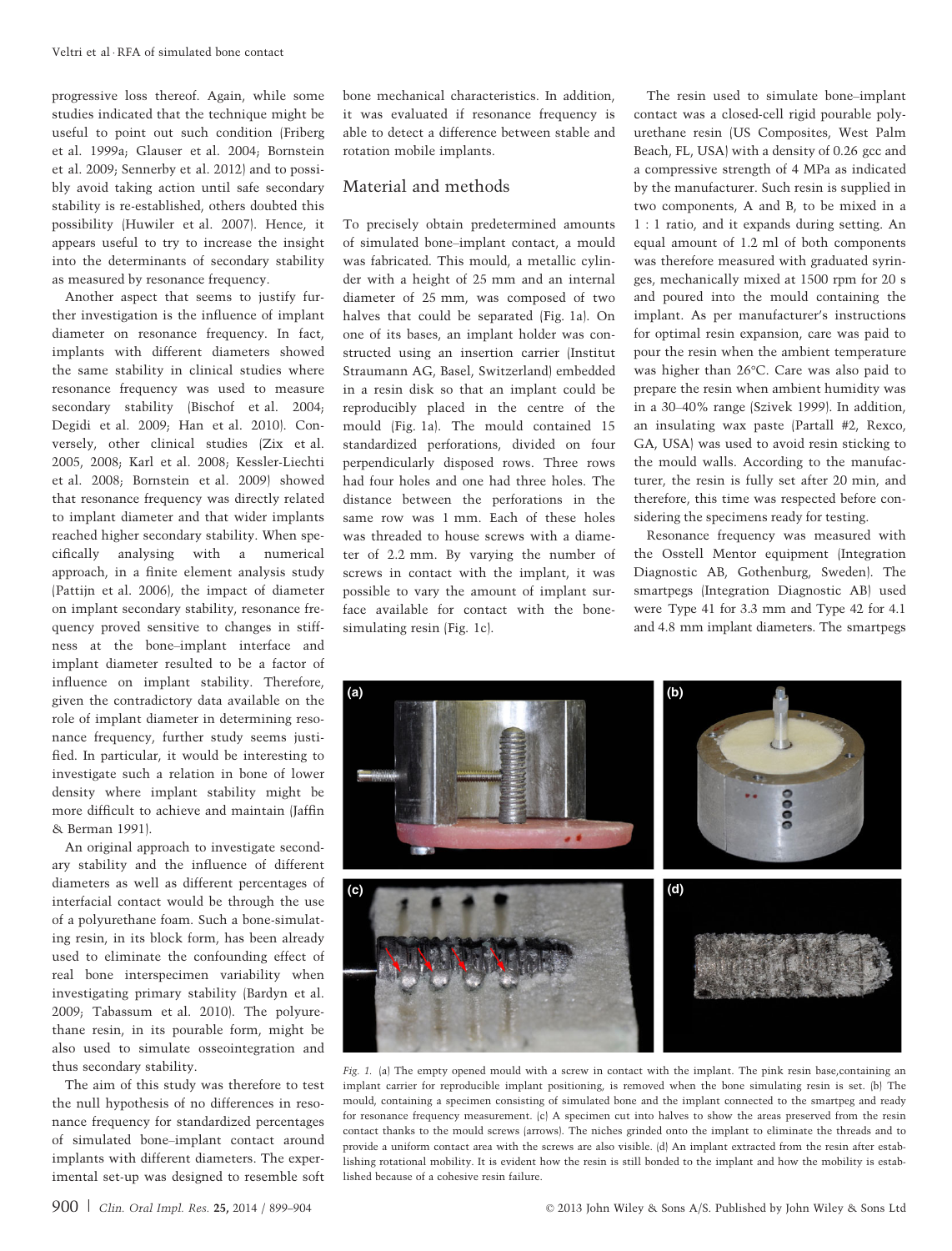were mounted using the provided plastic driver. To avoid measuring the resonance frequency of the resin block itself instead of the interfacial one, the specimens were left inside the mould during measurements (Bardyn et al. 2009) (Fig. 1b). To ensure that the stability value was correctly identified, measurements were performed twice along the directions of the mould screws. The value used was the average of the most stable directional values obtained over all four measurements (Bardyn et al. 2009).

First of all, to predetermine the amount of surface available to simulate osseointegration, the surface of the implants to be used was defined. Three implants were used; they were all bone-level implants (SLA, Bone Level, Institut Straumann AG) with a diameter of 3.3, 4.1 and 4.8 mm and a 14 mm length. Each implant was photographed and then, using an image elaboration software (Photoshop, Adobe, San Jose, CA, USA), the outline of the implant profile was traced. Afterwards, by using a second software (ImageJ, http://rsb. info.nih.gov/ij), this outline was measured to obtain the length of the thread profile (Fig. 2). Finally, to calculate its surface and to bypass the difficulty of the thread presence, the



Fig. 2. Photography of one implant. The profile of the implant was traced and then measured to obtain the length of the base of the implant and its linear height. Such measurements were then used to calculate the surface of the implant side and its bottom areas that, after summation, determined the implant surface available for simulated osseointegration.

implant was considered as a cylinder whose height and inferior base dimension were given from the previously taken measurements. It resulted that 3.3 implants had a surface of 198.6 mm2 , while 4.1 and 4.8 implants had a 249.2 mm<sup>2</sup> and a 294.7 mm<sup>2</sup> surface, respectively. In addition, it was calculated that each of the mould screws was diminishing the implant surface available for simulated osseointegration of 6.3  $mm<sup>2</sup>$ . In fact, to allow a flat surface contact between each mould screw and the implant, despite the presence of the implant threads, small niches were grinded on the implant in the area designated to contact the mould screw (Fig. 1c). Such modification was carried out with a bur with a diameter of 2 mm. The bur was deepened in the implant threads for half of its height, therefore producing a hemispherical niche whose surface was  $6.3 \text{ mm}^2$ , that is, half the surface of a sphere with a 2 mm diameter.

By adjusting the number of mould screws in contact with the implants, 5 groups were created with the twofold rationale of simulating the same amount of osseointegrated surface around implants of different diameters (3.3, 4.1 and 4.8 mm) and to simulate increasing osseointegrated surfaces around a 4.8 mm implant (Table 1). As such, when considering groups 1, 2 and 3, they had approximately the same simulated bone–implant contact at implants of different diameters. When considering groups 3, 4 and 5, they represented simulated bone–implant contact increases of approximately 10%, 20% and 30% at an implant with a diameter of 4.8 mm. Each group was composed of 10 specimens. To avoid stiffness asymmetries inside the simulated bone-implant specimens, the contacts of the mould screws were always distributed circumferentially around the implants. Because only three implants were used, the mould was opened after resonance frequency measurements, the implant was carefully cleaned from the resin and the inclusion process was repeated to create a new specimen.

Finally, after resonance frequency measurement, samples of group 5 were subjected to an inverse torque using a surgical ratchet (Institut Straumann AG). The aim was to create a cohesive failure into the resin to obtain a rotational mobility (Fig. 1d); however, care was paid to avoid lateral mobility. Resonance frequency measurement was then repeated on these modified specimens.

#### Statistical analysis

After having tested the normality of data distribution (Kolmogorov-Smirnov test 0.714  $P = 0.68$  and the homogeneity of variances (Levene test 2.12  $P = 0.08$ ), an ANOVA test with Student-Newman-Keuls post hoc comparisons was calculated. To assess differences in resonance frequency for samples of group 5 before and after establishing rotational mobility, a t-test for repeated measurements was calculated. Finally, a Pearson's coefficient was computed to evaluate the correlation between resonance frequency and simulated bone–implant contact. The level of significance was set at  $P < 0.05$ . All data analyses were performed using statistical software (SPSS 19, IBM, Somers, NY, USA).

## Results

Resonance frequency results for each group are presented in table 1 and fig. 3. The ANOVA test was  $F = 42.93 \ (P \le 0.05)$ . Post hoc comparisons showed no significant differences in resonance frequency among the first three groups, representing implants with three different diameters but the same amount of simulated bone–implant contact. Conversely, when considering the last three groups featuring increasing amounts of simulated bone–implant contact, up to the full integration of group 5, significant differences resulted. Also, a significant direct linear correlation resulted between resonance frequency and simulated bone– implant contact  $(r = 0.773 \, P < 0.05)$  (fig. 4).

### Table 1. Description of the experimental groups and respective mean ISQ

| Group<br>$N = 10$              | Implant.<br>diameter.<br>(mm) | Implant.<br>surface.<br>$\rm (mm^2)$ | Mould<br>screws in<br>contact | Amount of<br>simulated<br>osseointegration<br>$\rm (mm^2)$ | Mean<br><b>ISQ</b>     | <b>SD</b> | Median |
|--------------------------------|-------------------------------|--------------------------------------|-------------------------------|------------------------------------------------------------|------------------------|-----------|--------|
| $\mathbf{1}$                   | 3.3                           | 198.6                                |                               | 198.6                                                      | 52.8 <sup>ab</sup>     | 2.6       | 52.8   |
| 2                              | 4.1                           | 249.2                                | 8                             | 198.2                                                      | 51.5 <sup>cd</sup>     | 2.5       | 50.5   |
| 3                              | 4.8                           | 294.7                                | 15                            | 200.2                                                      | $53.3$ <sup>ef</sup>   | 3         | 54.5   |
| $\overline{4}$                 | 4.8                           | 294.7                                | 10                            | 231.7                                                      | $56.9$ <sup>aceg</sup> | 2.2       | 57     |
| 5                              | 4.8                           | 294.7                                |                               | 294.7                                                      | 64.2 <sup>bdfgh</sup>  | 2.4       | 64.5   |
| 5 after rotational<br>mobility | 4.8                           | 294.7                                |                               | 294.7                                                      | 47.1 <sup>h</sup>      | 4.4       | 46.3   |

Equal superscript letters indicate a statistically significant difference  $P < 0.05$ . Statistical comparison for group 5 after rotation mobility was calculated only versus group 5.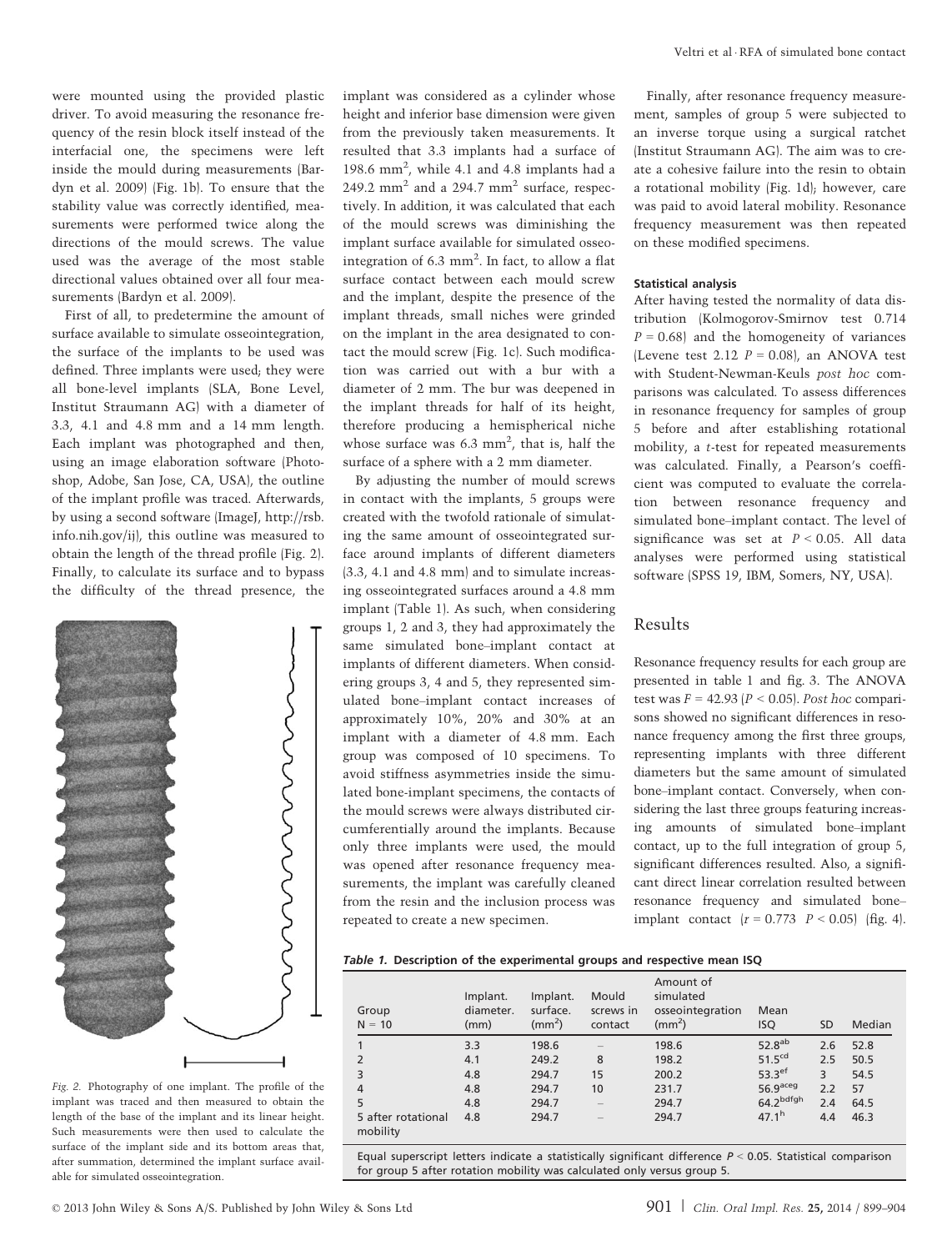

Fig. 3. Scatter plot of the data from all groups.

Finally, a significant difference  $(t = 12.75$  $P \le 0.05$  resulted for group 5 specimens between resonance frequencies measured before and after rotational mobility was established.

## Discussion

Resonance frequency is considered by some authors as an objective guide to assess osseointegration and therefore helpful to decrease implant failure risk (Sennerby & Meredith 2008). On the opposite, other authors questioned the quoted value of the technique (Aparicio et al. 2006), mostly because of the lack of data in support of its prognostic value to indicate developing implant instability. In any case, further research has been advocated to improve the clinical validation of this technique, whose merit and relevance might still be unrevealed (Koka 2006).

This study was started with the aim to investigate if resonance frequency is affected by variations in the quantity of simulated osseointegration around implant with different diameters. The present data showed that when implants with different diameters were in contact with the same amount of simulated osseointegrated interface, no significant differences in resonance frequency resulted.



Fig. 4. Scatter plot of the data subjected to correlation analysis.

Conversely, when the simulated bone to implant contact was increased, a corresponding significant increase in resonance frequency was found. The tested null hypothesis is therefore accepted, as it appears that under the conditions of this study, resonance frequency is largely influenced by the amount of simulated bone–implant contact.

The experiment described was purposely set-up to study simulated secondary stability. In fact, while it has been shown that primary stability is mainly influenced by cortical bone thickness (Miyamoto et al. 2005; Rozé et al. 2009), less is known on secondary stability and its resulting stiffness as measured by resonance frequency. Theoretically, interfacial bone modelling and remodelling should increase the bone–implant contact and periimplant bone density thus enhancing the immobility of the implant and its consequent interfacial stiffness. However, while implants retrieved from human bone after six months of healing showed a correlation with the histological bone to implant contact with resonance frequency taken before retrieval (Scarano et al. 2006), the same correlation could not be confirmed for implants retrieved after an early healing period (Degidi et al. 2010). Similar controversial data resulted from animal studies investigating the correlation between resonance frequency and histomorphometry. During healing, two studies failed to identify an association between significantly increasing peri-implant bone density or bone– implant contact and resonance frequency (Schliephake et al. 2006; Abrahamsson et al. 2009). On the contrary, proportionality was found in another study between bone–implant contact and resonance frequency changes during healing (Strnad et al. 2008). In any case, it has to be noted that for its two dimensional nature, histology might be not the best technique to characterize implant stiffness measured by resonance frequency (Schliephake et al. 2006). In addition, the variability that bone samples might display acts as a confounding factor when studying the correlation between bone–implant contact and resonance frequency (Bardyn et al. 2009). In fact, when resonance frequency was investigated with a numerical approach, an increasing degree of osseointegration was reflected by a trend of increasing resonance frequency (Natali et al. 2006). In this study, to obviate such shortcomings and to obtain standardized boundary conditions, the polyurethane foam approach was employed. This experimental set-up has been quite extensively applied in orthopaedics for testing the holding capacity of osteosynthesis screws (Szivek 1999). Previous studies in

implant dentistry, using this resin in preformed blocks, investigated primary stability (Bardyn et al. 2009; Tabassum et al. 2010). However, the same resin can be used in a pourable form that, after setting, will adhere to the implant thus simulating osseointegration (Szivek 1999). In addition, the use of a mould allowed the control of the distribution of this resin onto the implant surface, to obtain reproducible specimens simulating different amounts of osseointegration. Unfortunately, it was not technically possible to simulate exactly the same amount of osseointegration for groups 1, 2 and 3; in fact, group 3 had a 2 mm<sup>2</sup> larger surface. However, this disparity did not produce significant differences in resonance frequency and, for the purposes of this study, groups 1, 2 and 3 were considered as equivalent with regard to the simulated surface of osseointegration. When using polyurethane resin, the bone–implant contact is influenced by the size of the cells in the resin (Szivek 1999). Because this is affected by pouring conditions, it is important to maintain the ratio between the components well controlled, to mix the components after mechanical stirring and to respect a working temperature (Szivek 1999). All this is necessary for optimal resin expansion and consistent mechanical conditions (Szivek 1999). Polyurethane resins are available in various densities that could simulate different bone densities. Accordingly, it would have been interesting to evaluate also the influence of different simulated bone mineralization on resonance frequency. However, this was not attempted in the present study because different resin densities also entail different foam cell size and ultimately produce a variation in the simulated bone–implant contact. Therefore, the density chosen for this study is one that simulates soft bone characteristics. This aspect could also account for the somewhat low ISQ recorded for specimens simulating full osseointegration, as for instance, the mean ISQ value of 52 for a simulated full integration of a 3.3 mm implant and 56.9 ISQ for a 4.8 one. In any case, there are no other studies in the literature assessing secondary stability of bone level type Straumann implants. On the contrary, it was observed with regard to 120 osseointegrated Straumann tissue level type implants placed in maxillary bone of supposedly lower density, that the mean ISQ was 52.5 (Zix et al. 2005). With regard to the present study, it seems more of importance to evaluate the meaning of the changes of ISQ reflecting variations in osseointegration rates, than their absolute values, and in particular, the direct correlation between simulated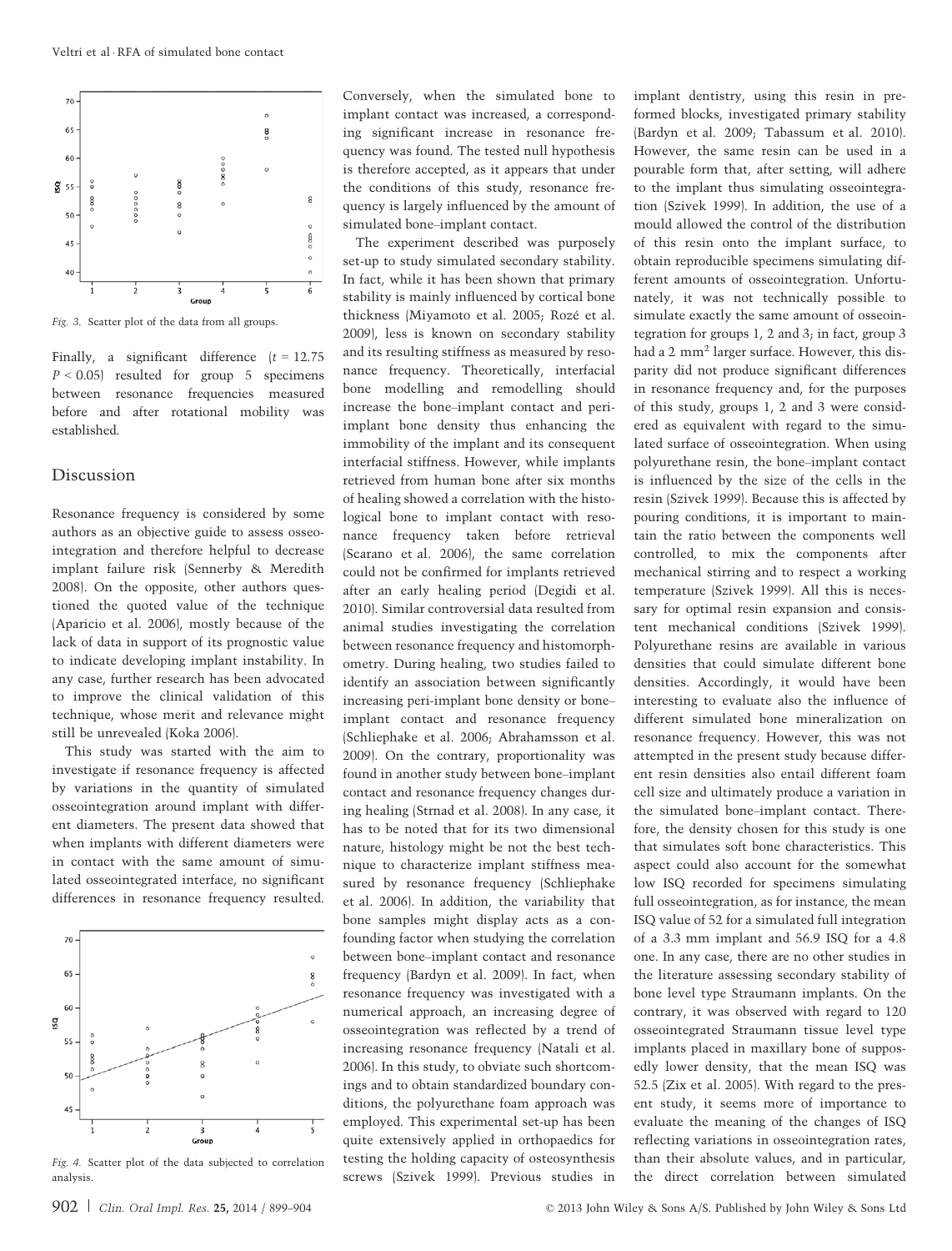bone–implant contact and resonance frequency. When considering that the mean ISQ values recorded here were obtained from simulated bone–implant interface specimens, it seems nevertheless prudent to underscore that they should not be directly translated to the clinical situation where bone anatomy is different. In particular, one difference would be the lack of a distinct cortical layer of the experimental specimens. However, because the study was meant to investigate soft bone conditions, where a distinct cortical layer is often lacking (Ulm et al. 1999), the latter does not appear a serious limitation to the validity of the correlation between simulated bone– implant contact and associated resonance frequency. Moreover, despite the mould allowed for reproducible resin architecture at the implant interface, the purposely created voids deviate from the architecture of osseointegration. However, this seemed compatible with the aim of the study to assess differences in resonance frequency for predetermined and standardized degrees of secondary stability. A further limitation of the study is that because only one implant per diameter was used, they were repeatedly scraped from the resin thus smoothening their surface roughness. Consequently, although implant roughness contribution to implant stability is controversial (Sennerby & Meredith 2008), it is unlikely that the present experimental set-up took it into account. Despite the limitations of this model might render difficult to extrapolate a clinical relevance from these experimental data, some considerations and comparison with the clinical literature might be attempted.

When considering the stability of implants with different diameters, contradictory results are found in the literature. Some studies stated that larger-diameter implants of equal length achieve superior secondary stability (Zix et al. 2005, 2008; Karl et al. 2008; Kessler-Liechti et al. 2008; Bornstein et al. 2009), while others could not demonstrate such a difference (Bischof et al. 2004; Degidi et al. 2009; Han et al. 2010). In the light of the present data the results of the literature could be explained by noting that when their osseointegrated surface was reduced, 4.8 mm diameter implants revealed the same level of stability as 3.3 mm and 4.1 mm implants. As a consequence, it could be speculated that the degree of looseness of the bone architecture might play a role in determining the level of secondary stability. In any case, given the same architecture, wider-diameter implants would result to be more stable than thinner ones because they can potentially engage a larger amount of osseointegrated interface. Therefore, considered the reported high interand intraindividual variability in trabecular connectivity (Ulm et al. 1999), and in light of the present experimental results, the seemingly contradictory relations between implant diameter and secondary stability found in different studies could be interpreted as due to the clinical variability of trabecular architecture determining the bone–implant contact. It is likely that a correlation between diameter and secondary stability might be established only in larger samples that could compensate for the above-mentioned variability. As a matter of fact, the majority of the studies demonstrating the correlation between implant diameter and resonance frequency response included larger sample sizes than the studies where it did not appear. Finally, the present data also seem to suggest that resonance frequency is of little use in comparing the stability of different implants while, as previously stated (Sennerby & Meredith 2008), it would be better suited to follow changes of stability over time.

A last point to consider was the difference in resonance frequency found for group 5 specimens subjected to repeated measurements before and after establishing implant rotation mobility. This was a condition where the simulated osseointegration was disrupted in form of a cohesive failure of the resin resulting in rotational, but no lateral mobility. As such, it could simulate the state of an implant whose peri-implant bone, having not yet completed its remodelling, features a suboptimal load bearing ability. Such

a state has been described as a cause of failing implant, where the implant in its healing phase, although clinically stable, is progressively losing its stability, for instance because of uncontrolled loading from a poorly relieved denture (Friberg et al. 1999a; Sennerby et al. 2012). Similarly, it has been described that an implant during its healing process can "spin" if subjected to torque (Valderrama et al. 2007; Bornstein et al. 2009). The safest clinical conduct in such a situation would be to take adequate rescuing action (loading postponement, reduction or removal). In the present study, implants whose simulated bone interface was purposely damaged, causing rotation mobility, systematically showed lower ISQ values than their integrated counterparts. Therefore, resonance frequency might be useful to identify this condition before, for instance, in the attempt to tighten an abutment, applying any torque that could further disturb a healing process still in act. However, it should be also pointed out that, at present, any normal range for osseointegrated Straumann bone level implants is missing, and therefore, further studies are necessary to establish a guideline ISQ that, when not reached, should elicit clinician's attention because he is potentially facing a spinning implant.

In conclusion, under the present experimental conditions, resonance frequency is directly related to simulated bone–implant contact and, as a result, larger implants achieve higher secondary stability than narrower ones. Resonance frequency could also be of help in identifying implants that, when subjected to a torque force, will show spinning.

## Acknowledgements: Dr. O.

González-Martín and Dr. M. Veltri were ITI Scholars for the year 2010 (ITI Foundation, Basel, Switzerland, Educational grant). The support of the faculty of the School of Dental Medicine of the University of Geneva is gratefully acknowledged.

## References

- Abrahamsson, I., Linder, E. & Lang, N.P. (2009) Implant stability in relation to osseointegration: an experimental study in the Labrador dog. Clinical Oral Implants Research 20: 313–318.
- Aparicio, C., Lang, N.P. & Rangert, B. (2006) Validity and clinical significance of biomechanical testing of implant/bone interface. Clinical Oral Implants Research 17 (Suppl. 2): 2–7.
- Bardyn, T., Gédet, P., Hallermann, W. & Büchler, P. (2009) Quantifying the influence of bone density

and thickness on resonance frequency analysis: an in vitro study of biomechanical test materials. International Journal of Oral  $\oplus$  Maxillofacial Implants 24: 1006–1014.

Bischof, M., Nedir, R., Szmukler-Moncler, S., Bernard, J.-P. & Samson, J. (2004) Implant stability measurement of delayed and immediately loaded implants during healing. A clinical RFA study with SLA ITI implants. Clinical Oral Implants Research 15: 529–539.

Bornstein, M.M., Hart, C.N., Halbritter, S.A., Morton, D. & Buser, D. (2009) Early loading of nonsubmerged titanium implants with a chemically modified sand-blasted and acid-etched surface: 6-month results of a prospective case series study in the posterior mandible focusing on peri-implant crestal bone changes and implant stability quotient (ISQ) values. Clinical Implant Dentistry and Related Research 11: 338–347.